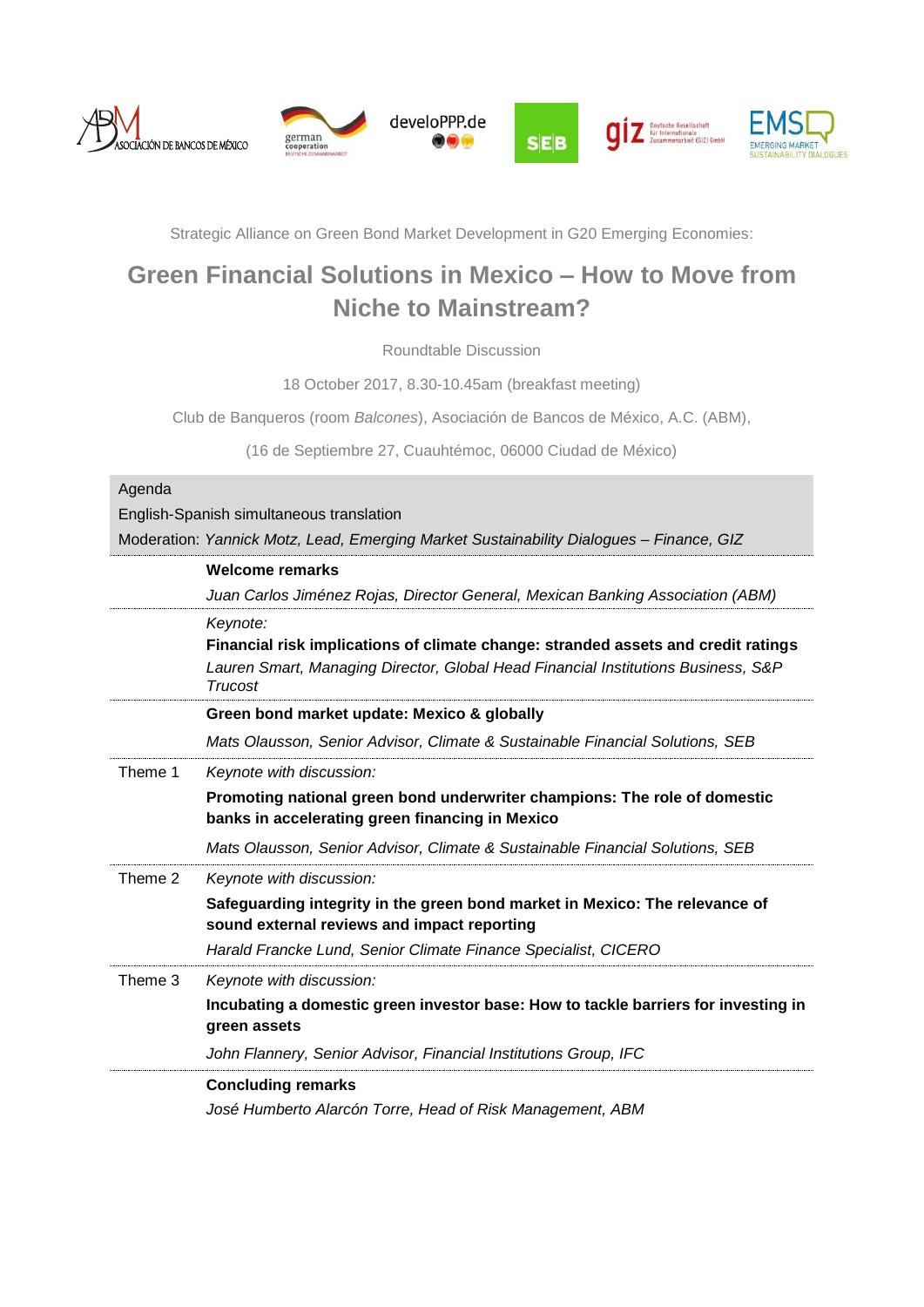## **Background**

Managing climate-related and environmental risks, which increasingly impact social, economic and financial systems across the globe, requires massive investment into a more sustainable low-carbon and resourceefficient economy. The Mexican government's commitment to reduce emissions by 25 percent until 2030 jointly with market-led initiatives – does not only put carbon-intensive assets and investments at a higher risk but also creates new business and investment opportunities.

Against the background of a massive reallocation of capital towards low-carbon, resource-efficient investments, green bonds, which have seen another record growth in the first half of 2017 with an issuance volume of USD 68 billion globally (Bloomberg), have come off to a good start in Mexico's financial market.

In support of the objective to foster a deep and liquid domestic green bond market in Mexico, the [Strategic](http://www.emergingmarketsdialogue.org/dms/giz-emd/green-bonds/Fact_Sheet_-_GIZ_SEB_Strategic_Alliance_-_Green_Bond_Market_Development_in_G20_EM.pdf?z=1504094373175)  [Alliance](http://www.emergingmarketsdialogue.org/dms/giz-emd/green-bonds/Fact_Sheet_-_GIZ_SEB_Strategic_Alliance_-_Green_Bond_Market_Development_in_G20_EM.pdf?z=1504094373175) between GIZ & SEB jointly with the [Asociación de Bancos de México \(ABM\)](https://www.abm.org.mx/) is working to enhance the dialogue and professional expertise on green bond financing in Mexico. We therefore cordially invite **highlevel representatives from banks and institutional investors** to join this roundtable, which aims at discussing how to advance robust and profitable green financial solutions in Mexico. Followed by brief expertinputs, the participative roundtable discussion will focus on three main topics:

- 1. **Promoting national green bond underwriter champions**, wherein national banks take an important role in making green financing vehicles available to corporate and public sector clients engaged in green business activities.
- 2. The use of **independent second opinions and impact reporting** in light of the requirements and values created for investors, issuers and the market.
- 3. **Incubating domestic green institutional investors** by strengthening expertise and strategies to identify green assets across the portfolio, to improve transparency of holdings, and to adopt ESG principles in the investment decision-making process.

The roundtable takes place at the **Club de Banqueros** (Calle 16 de Septiembre No.27 3er Piso, Cuauhtémoc, Centro, 06000 Ciudad de México) during a **breakfast meeting** on **18 October 2017** from **8.30 to 10.45 am**. To confirm your participation, please send an email to Aída Romero at aromero@abm.org.mx. Simultaneous translation will be available.

### **The Partners**

The roundtable is conducted within the framework of a [Strategic Alliance](http://www.emergingmarketsdialogue.org/dms/giz-emd/green-bonds/Fact_Sheet_-_GIZ_SEB_Strategic_Alliance_-_Green_Bond_Market_Development_in_G20_EM.pdf?z=1504094373175) between GIZ and SEB on *Green Bond Market Development in G20 Emerging Economies* in cooperation with the Asociación de Bancos de México (ABM).

As a service provider with worldwide operations in the field of international cooperation for sustainable development, the [Deutsche Gesellschaft für Internationale Zusammenarbeit \(GIZ\)](https://www.giz.de/de/html/index.html) works together with its partners to develop effective solutions that offer people better prospects and sustainably improve their living conditions. GIZ is a public-benefit federal enterprise and supports the German Government as well as many public and private sector clients in a wide variety of areas, including economic and financial sector development, employment and social security, energy and the environment, and peace and security.

[Skandinaviska Enskilda Banken \(SEB\)](https://sebgroup.com/large-corporates-and-institutions/our-services/markets/fixed-income/green-bonds) is a Swedish universal bank, which has developed the Green Bond concept targeting institutional investors in cooperation with the World Bank. SEB is one of the leading knowledge providers and thought leaders with regards to Green Bond product and overall market development.

The [Asociación de Bancos de México \(ABM\),](https://www.abm.org.mx/) Mexico's banking association, was founded in 1928, with the aim to represent the common interests of the banking industry in Mexico. The ABM currently gathers 47 associates, which comprise all financial institutions operating in Mexico. It is organized in 7 commissions (Regulatory Framework, Credit Business, Risk Management, Finance, Financial Markets, and Communication, Marketing and Social Responsibility) and 43 specialized committees.